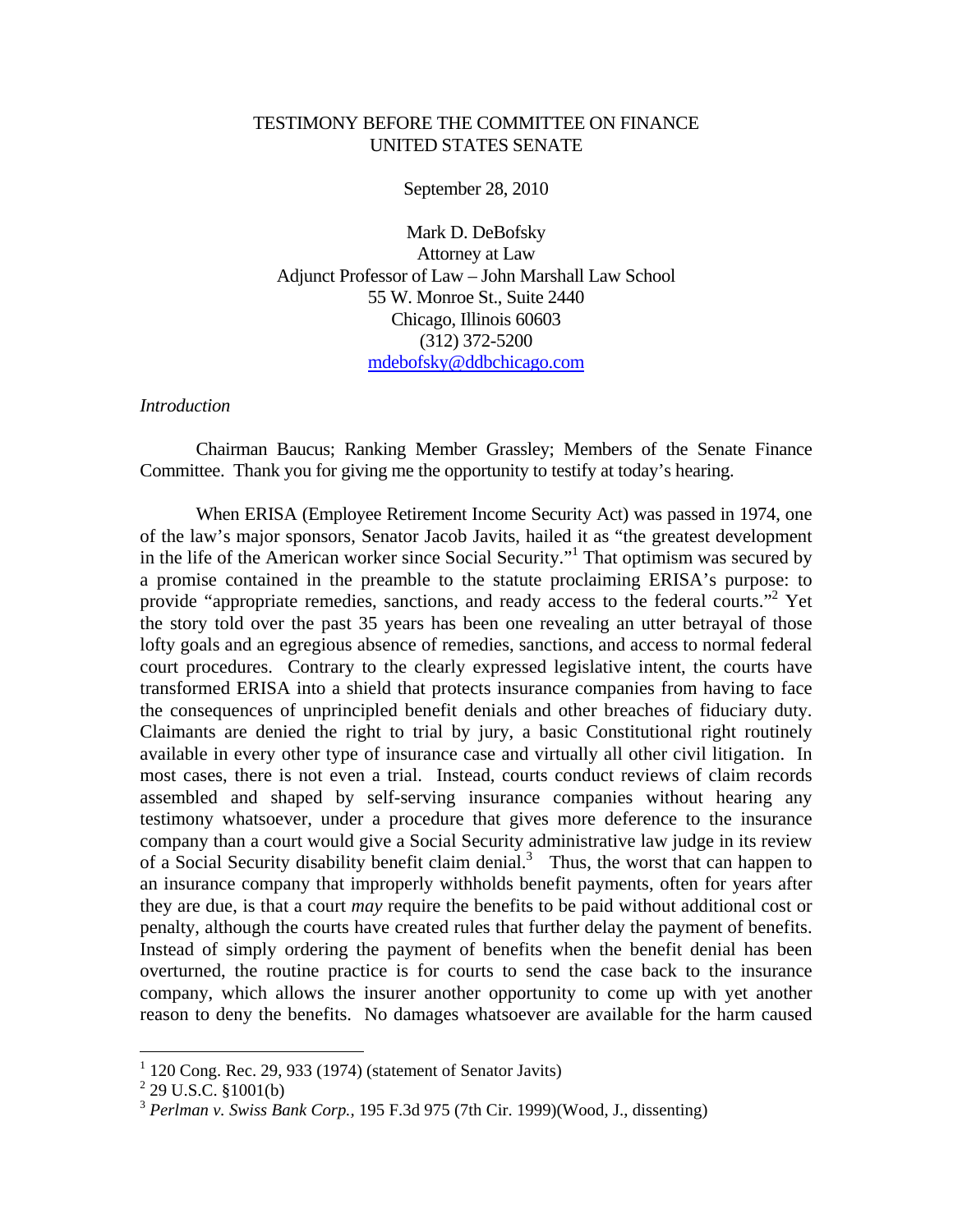when benefits are wrongfully denied such as bankruptcy, home foreclosure, or even death if necessary medical treatment has been denied.<sup>4</sup>

 Commenting on this paradox, a federal judge in California several years ago issued a special opinion in a disability insurance case recognizing "there is no practical or legal deterrent to unscrupulous claims practices. Absent such deterrents, the bad faith denial of large claims, as a strategy for settling them for substantially less than the amount owed, may well become a common practice of insurance companies."5 Another judge wrote,

*Caveat Emptor!* This case attests to a promise bought and a promise broken. The vendor of disability insurance now tells us, with some legal support furnished by the United States Supreme Court, that a woman determined disabled by the Social Security Administration because of multiple disabilities which prevent any kind of work cannot be paid on the disability insurance she purchased through her employment. The plan and insurance language did not say, but the world should take notice, that when you buy insurance like this you are purchasing an invitation to a legal ritual in which you will be perfunctorily examined by expert physicians whose objective it is to find you not disabled, you will be determined not disabled by the insurance company principally because of the opinions of the unfriendly experts, and you will be denied benefits.<sup>6</sup>

Judicial voices such as these are few and far between. Instead insurers gloat over how ERISA has worked to their benefit, with one industry executive bragging in an internal memo:

The advantages of ERISA coverage in litigious situations are enormous: state law is preempted by federal law, there are no jury trials, there are no compensatory or punitive damages, relief is usually limited to the amount of benefit in question, and claims administrators may receive a deferential standard of review.<sup>7</sup>

The current regime cries out for Congressional reform aimed at correcting the means by which most abuses arise:

- Abolish the right given insurers to grant themselves a deferential review and allow claimants the ability to present witnesses and evidence in open court;
- Provide for jury trials;

 $\overline{a}$ 

<sup>4</sup> *Sarkisyan v. Cigna Healthcare of Cal., Inc.,* 613 F. Supp. 2d 1199 (C.D.Cal. 2009)

<sup>5</sup> *Dishman v. Unum Life Ins. Co. of Am.,* No. 96-0015 JSL, 1997 WL 906146 (C.D. Cal. May 9, 1997)

<sup>6</sup> *Loucks* v. *Liberty Life Assurance Co. of Boston,* 337 F. Supp. 2d 990, 991 (W.D. Mich. 2004)

<sup>(</sup>vacated following post-judgment settlement) 7 Provident Internal Memorandum October 2, 1995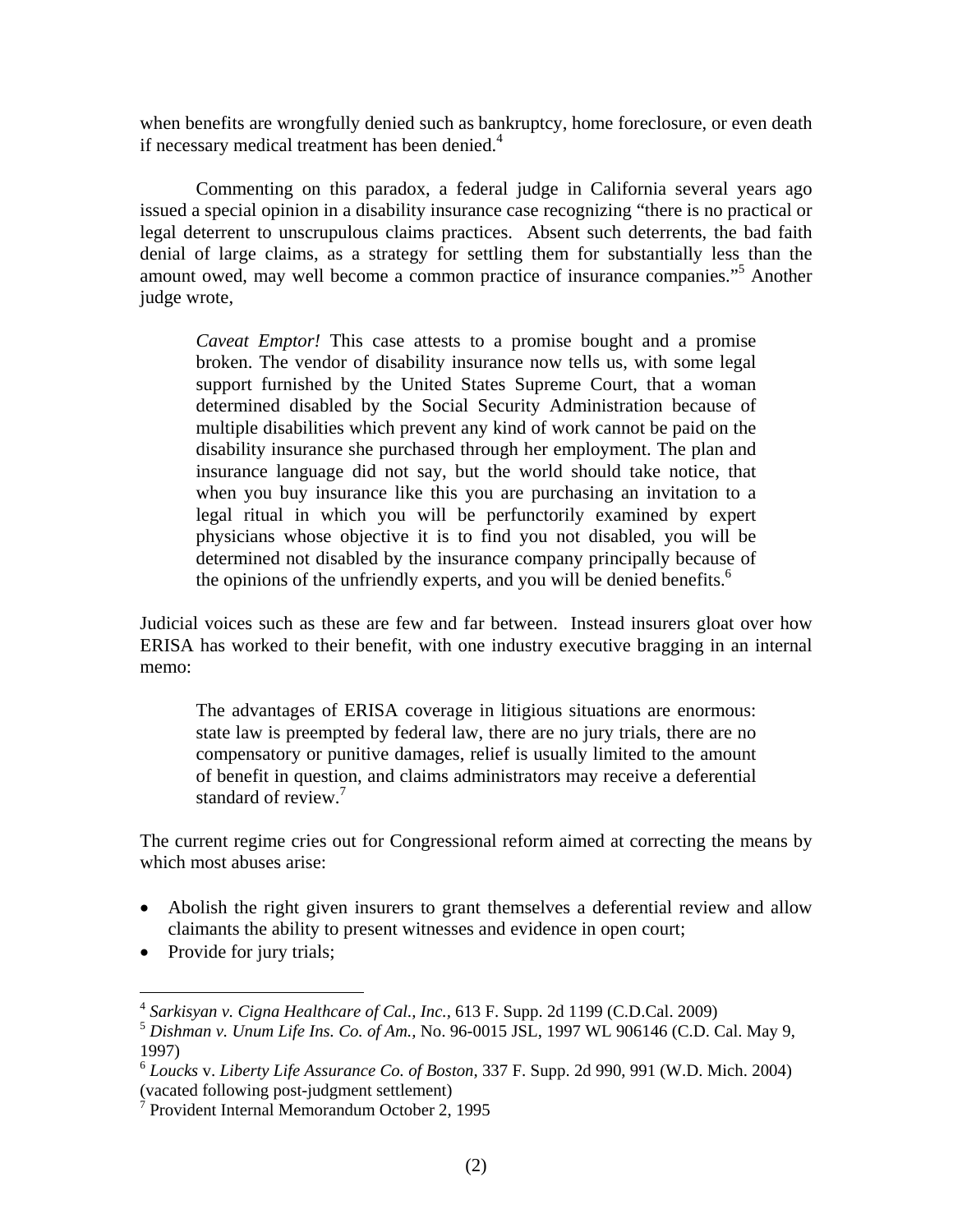- Preclude courts from "remanding" benefit claim disputes to the insurers;
- Permit awards of statutory or other damages in appropriate cases.

## *The Deferential Standard of Review*

 In a watershed 1989 Supreme Court ruling, *Firestone Tire & Rubber Co. v. Bruch,*<sup>8</sup> the Supreme Court dramatically altered the litigation of ERISA claims. Although the Court recognized the typical manner of adjudicating benefit claim disputes is through a plenary proceeding, it nonetheless sanctioned deferential review of benefit denials. As a consequence of *Firestone,* so long as certain language is written into the insurance policy, courts are compelled to defer to the insurance company's determination unless the claimant can prove the benefit denial was arbitrary and capricious $\degree$  and not merely wrong, a concept that has been elevated above the goal of assuring an accurate claim decision. That point is illustrated by a comment made in a recent federal appellate ERISA ruling involving disability benefits which pronounced: "Under no formulation, however, may a court, faced with discretionary language like that in the plan instrument in this case, forget its duty of deference and its secondary rather than primary role in determining a claimant's right to benefits."10

 The consequences of the application of an arbitrary and capricious standard of court review are profound given the recognition by the courts that "[t]he very existence of 'rights' under [employee benefit] plans depends on the degree of discretion lodged in the administrator. The broader that discretion, the less solid an entitlement the employee has..."<sup>11</sup> Examples abound:

- An employee of a major accounting firm who first received disability benefits in 1994 when his HIV infection worsened and developed into full-blown AIDS lost his benefits in 2006 despite no improvement whatsoever in his health status. Even a physician hired by the insurance company found a lack of stamina to handle a 40-hour workweek. Nonetheless, because other doctors consulted by the insurance company who had never examined the claimant thought otherwise, the benefit termination was sustained based on the insurance company's discretionary authority.<sup>12</sup>
- A human resources specialist suffering from a spinal impairment had her benefits

 8 489 U.S. 101 (1989)

<sup>9</sup> *Pokratz v. Jones Dairy Farm,* 771 F.2d 206, 209 (7th Cir. 1985)("The 'arbitrary or capricious' standard calls for less searching inquiry than the 'substantial evidence' standard that applies to Social Security disability cases. Although it is an overstatement to say that a decision is not arbitrary or capricious whenever a court can review the reasons stated for the decision without a loud guffaw, it is not much of an overstatement. The arbitrary or capricious standard is the least demanding form of judicial review of administrative action. Any questions of judgment are left to the agency, or here to the administrator of the Plan.")

<sup>10</sup> *Evans v. Eaton Corp. Long Term Disability Plan,* 514 F.3d 315, 323 (4th Cir. 2008)

<sup>11</sup> *Herzberger v. Standard Ins.Co.,* 205 F.3d 327, 331 (7th Cir. 2000)

<sup>&</sup>lt;sup>12</sup> Jenkins v. Price Waterhouse Long Term Disability Plan, 564 F.3d 856 (7th Cir. 2009)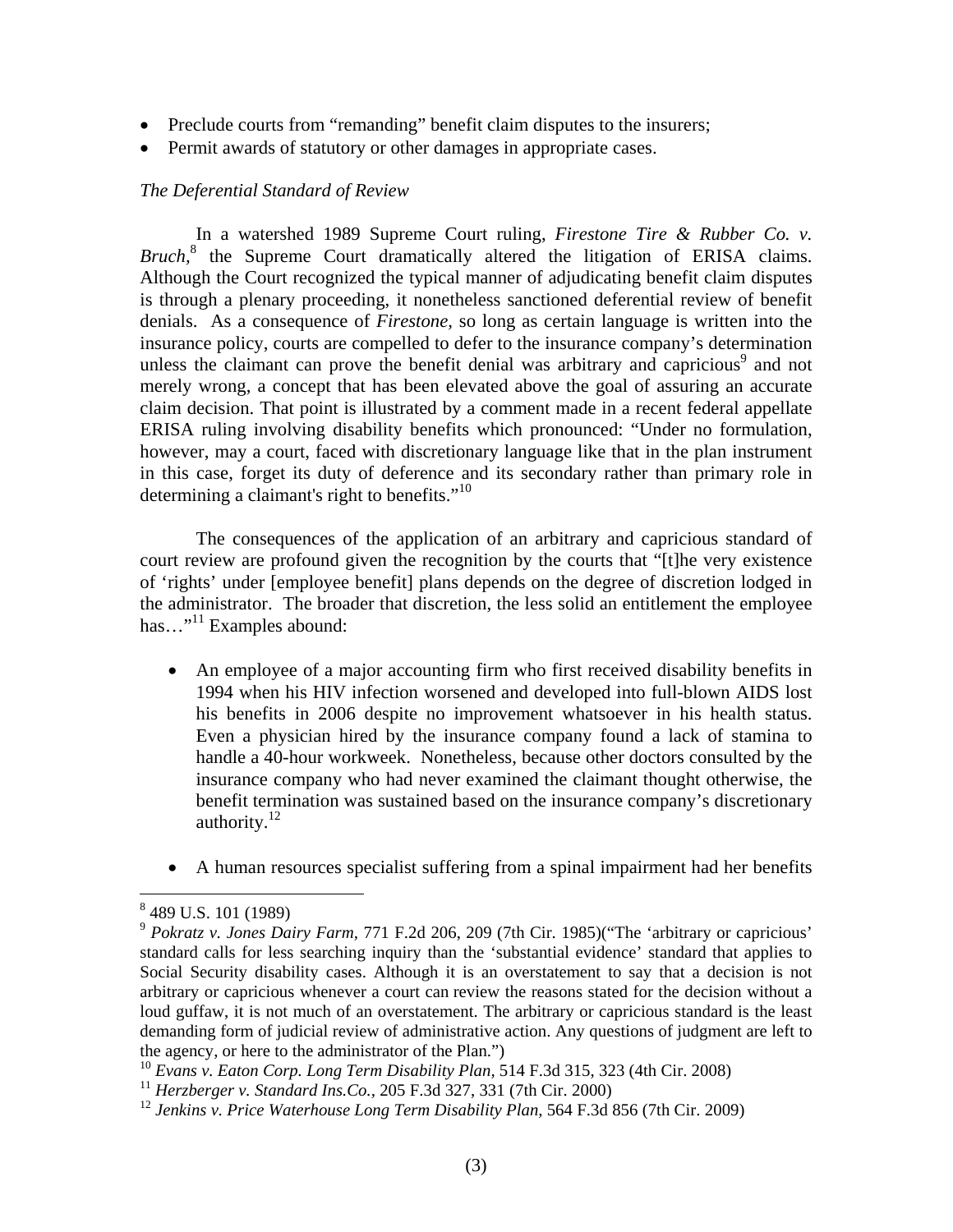terminated even though a consultant hired by the insurance company to review her claim initially found her disabled. The consultant changed his opinion, though, when shown snippets of surveillance video that a dissenting judge characterized as "a highlight reel of [the insured's]most active moments during several days of surveillance." Yet the decision was sustained as being within the insurer's discretion.<sup>13</sup>

- Despite the findings of an expert neurologist based on imaging studies that a data processing specialist was disabled on account of a seizure disorder, a court deferred to an insurance company's finding that the condition was psychiatric, which enabled the insurer to limit the duration of benefit payments to 24 months rather than to age 65. Although the court commented it may have reached an entirely different conclusion if the standard of review was not deferential  $14$  that finding was of little comfort to the employee who lost his benefits nonetheless.
- A court of appeals rejected a challenge that a disability insurer failed to perform an independent assessment of the claimant's disability. The court concluded it was permissible for the insurance company to rely solely on its employee physician-consultants even though those doctors never examined the insured; and the court accepted the insurance company doctors' opinions as *ipso facto* reliable without a trial where such opinions could be subject to cross-examination.<sup>15</sup>
- Despite reports from doctors at the Cleveland Clinic and other prestigious medical institutions certifying the disability of the executive director of a major summer festival, along with disability findings made by the Social Security Administration and a second independent disability insurance company, an insurance company's denial of benefits was upheld as not arbitrary and capricious based on contrary medical reports submitted by physicians frequently retained by the insurer who conducted pure paper reviews.<sup>16</sup>

And there are many more.

1

 The arbitrary and capricious standard also permits insurance companies to interpret ambiguous policy terms in a self-serving manner, ignoring over 200 years of insurance law principles that require ambiguities in an insurance policy to be construed in favor of the insured. Even as to the basic definition of what constitutes a "disability," courts have permitted insurance companies to interpret a clause that defines disability as the insured's inability to perform all of his or her material job duties to mean that so long as the insured can perform a single job duty, they would not qualify.<sup>17</sup> That interpretation, if applied to someone like the late Christopher Reeve, a quadriplegic who

<sup>13</sup> *Mote v. Aetna Life Ins.Co.,* 502 F.3d 601 (7th Cir. 2007)

<sup>14</sup> *Fischer v. Liberty Life Assur.Co.,* 576 F.3d 369 (7th Cir. 2009)

<sup>15</sup> *Davis v. Unum Life Insur.Co. of America,* 444 F.3d 569 (7th Cir. 2006)

<sup>16</sup> *Black v. Long Term Disability Ins.,* 582 F.3d 738 (7th Cir. 2009)

<sup>&</sup>lt;sup>17</sup> Gallagher v. Reliance Standard Life Insur.Co., 305 F.3d 264 ( $4^{\text{th}}$  Cir. 2002)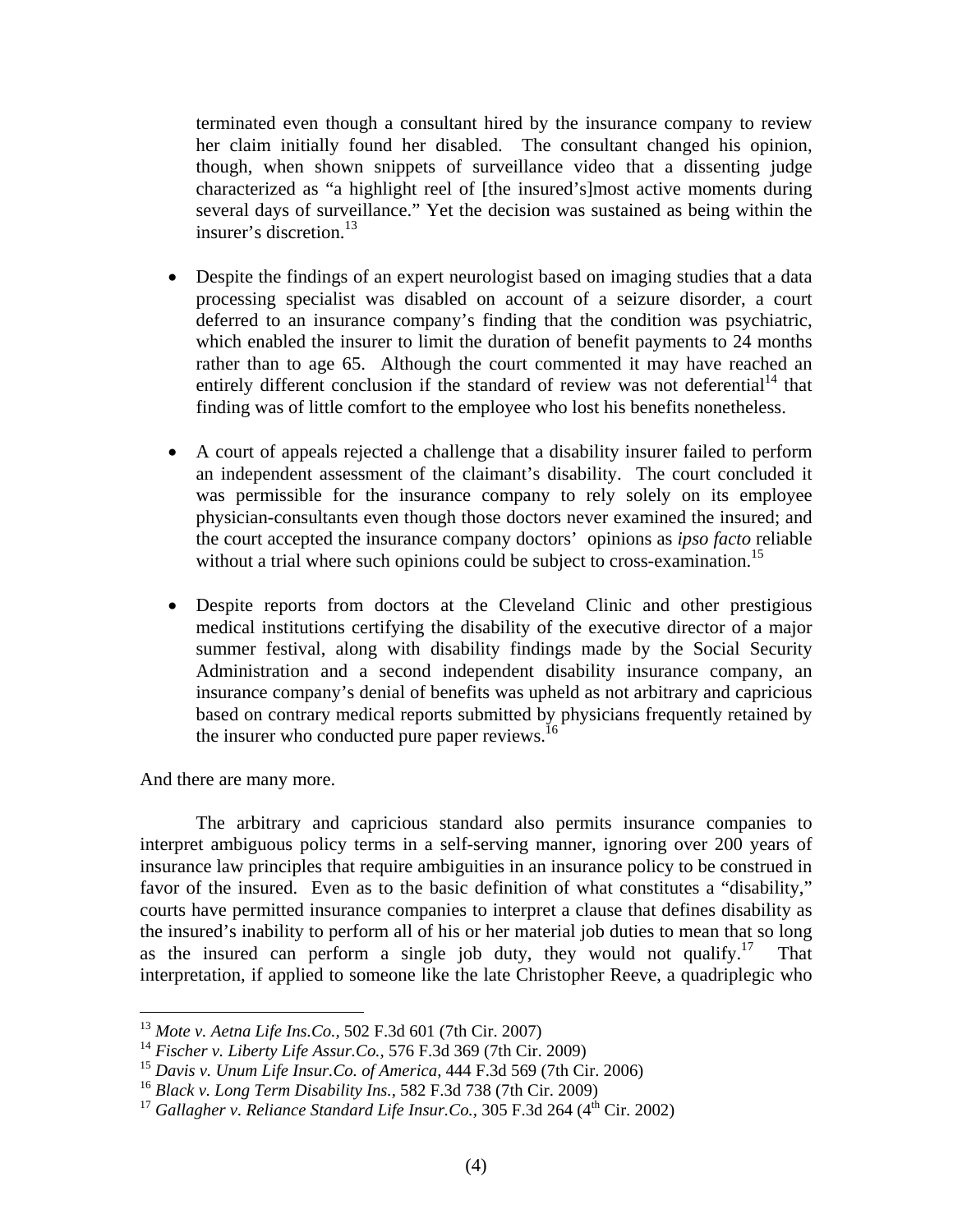required a respirator in order to breathe but who was able to speak during limited times when the respirator was not needed, could not have qualified for benefits since speaking is a material job duty of an actor.

 The acceptance of the arbitrary and capricious standard has also transformed judicial oversight of ERISA benefit claim disputes into quasi-administrative proceedings where the court conducts a review of a so-called "administrative record,"<sup>18</sup> which, despite its lofty appellation, is nothing more than a claim file created by an insurance company. Claimants are given no opportunity to cross-examine adverse medical or vocational experts, routine discovery procedures such as written interrogatories and depositions are denied, and no trial is held. No provision of ERISA sanctions such a practice; and Supreme Court precedent establishes the impropriety of courts holding review proceedings rather than trials in civil actions not governed by the Administrative Procedure Act.<sup>19</sup> This insidious practice has also led to courts' willingness to overlook wholesale flouting of ERISA claim standards developed by the Department of Labor. Under the guise of permitting "substantial compliance" with the ERISA rules, courts allow insurers to unduly delay claim decisions and deny benefit claimants any opportunity to rebut adverse evidence without any adverse consequences. Conversely, unsophisticated claimants who fail to meet complex and detailed rules governing the submission of claims and appeals are given no leeway whatsoever. An example is what occurs when an applicant for disability insurance receives a favorable Social Security disability determination, which, through no fault of the insured, is not obtained until after the claim appeals are exhausted. The general rule in such circumstances is that a court will refuse to give any consideration at all to such crucial evidence.<sup>20</sup> It is therefore no wonder that a leading ERISA scholar has observed: "[A] self-interested plan decisionmaker will take advantage of its license under Bruch to line its own pockets by denying meritorious claims."<sup>21</sup>

## *Jury Trials*

1

 Nowhere in ERISA is there a prohibition against jury trials, yet the federal courts have almost uniformly precluded jury trials of ERISA benefit disputes even though the identical claims were routinely tried to juries prior to  $ERISA<sup>22</sup>$  Since disputes involving disability benefits are essentially claims for breach of contract, several commentators have challenged the rationale behind court rulings that have precluded jury trials of ERISA cases.<sup>23</sup> And no one has put it better than a federal judge who pointed to both the

<sup>18</sup> *Perlman v. Swiss Bank Corp.,* 195 F.3d 975 (7th Cir. 1999)

<sup>19</sup> *Chandler v. Roudebush,* 425 U.S. 840 (1976)

<sup>20</sup> *Majeski v. Metropolitan Life Ins.Co.,* 590 F.3d 478 (7th Cir. 2009)

<sup>&</sup>lt;sup>21</sup> Langbein, "Trust Law as Regulatory Law: The Unum/Provident Scandal and Judicial Review of Benefit Denials under ERISA," 101 N.W. U. L. Rev. 1315, 1321 (2007)

<sup>22</sup> See, e.g., *Pearce v. General American Life Ins.Co.,* 637 F.2d 536 (8th Cir. 1980)

<sup>&</sup>lt;sup>23</sup> Bogan, ERISA: Rethinking Firestone in Light of Great-West - Implications for Standard of Review and the Right to a Jury Trial in Welfare Benefit Claims, 37 J. Marshall L. Rev. 629 (2004)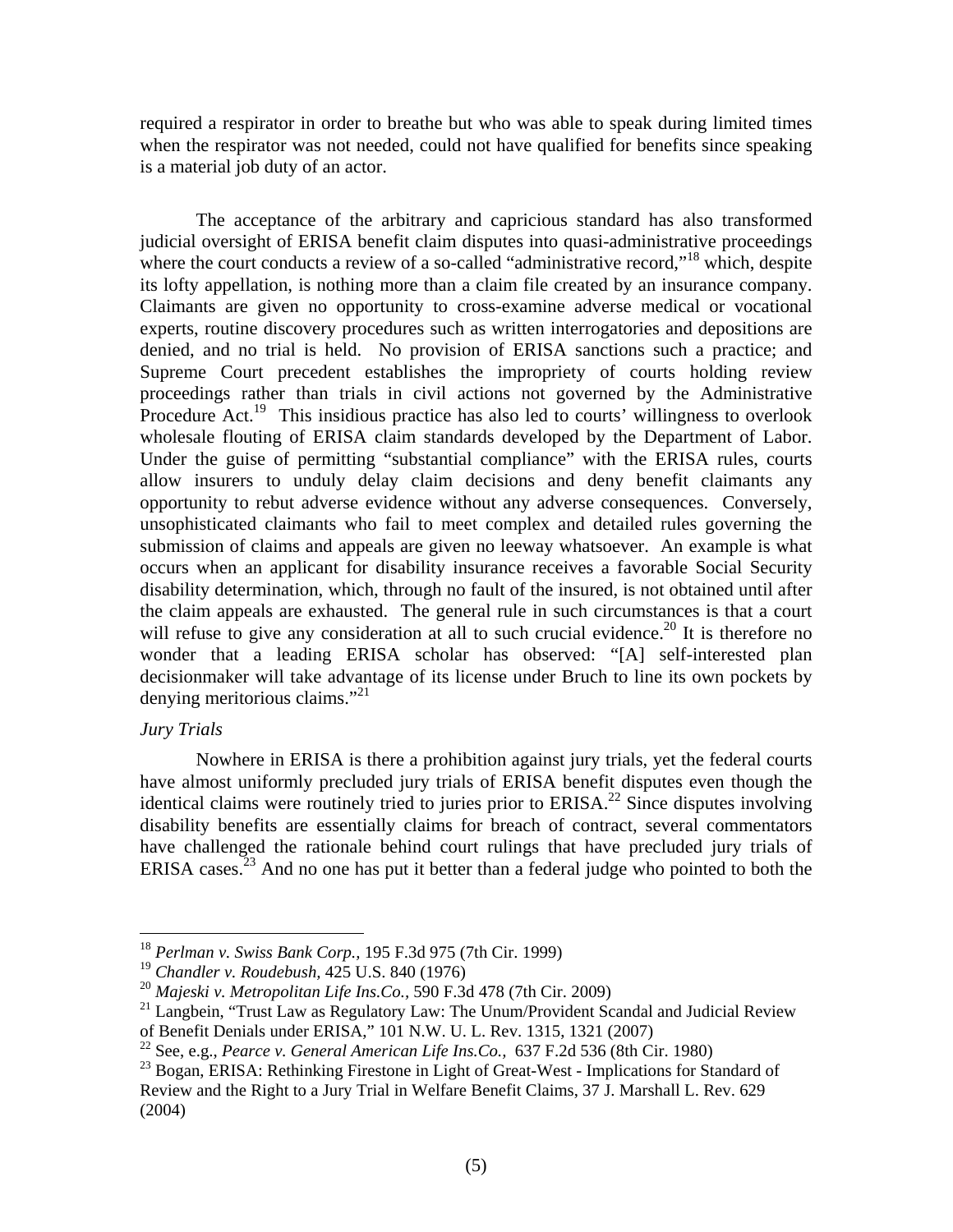history and value of juries in resolving disputes over entitlement to benefits, and remarked:

Without juries, the pursuit of justice becomes increasingly archaic, with elite professionals talking to others, equally elite, in jargon the eloquence of which is in direct proportion to its unreality. Juries are the great leveling and democratizing element in the law. They give it its authority and generalized acceptance in ways that imposing buildings and sonorous openings cannot hope to match. Every step away from juries is a step which ultimately weakens the judiciary as the third branch of government. $^{24}$ 

### *Remands*

 The ERISA law lacks any provision that justifies the practice of courts allowing insurance companies the opportunity to articulate new reasons for denying claims rather than simply ordering the payment of benefits when the claim determination is overturned. Yet courts routinely "remand" ERISA claims to insurers for reconsideration even though at least one court has recognized "[i]t would be a terribly unfair and inefficient use of judicial resources to continue remanding a case to the Committee to dig up new evidence until it found just the right support for its decision to deny an employee her benefits."<sup>25</sup> Not only are remands extra-statutory; they also fail to fully adjudicate the parties' rights and remedies, arguably in violation of Article III of the United States Constitution which mandates that federal courts issue final decrees of conclusive character.<sup>26</sup> Moreover, remands offer an excuse for insurers to sloppily or inadequately evaluate a claim in the first instance. Since insurance companies are aware they will be given further opportunities to develop new reasons for denying the claim, there is no incentive to make an accurate decision in the first instance. Consequently, the practice of remands clogs the federal court system with multiple rounds of litigation.

# *Damages/Penalties*

 The addition of damages or penalties to ERISA is a necessity due to the Supreme Court's interpretation of ERISA's limited remedies which has led to tragic results. An illustration of the existing vacuum in ERISA remedies is the case of *Amschwand v. Spherion*<sup>27</sup> where a widow was denied life insurance indemnity on account of misrepresentations concerning coverage made by her late husband's employer. The court concluded that ERISA only permits equitable remedies; and that a claim for damages due to the misrepresentation was barred by ERISA. It is difficult to imagine that Congress intended to victimize an innocent widow by barring such a claim.

# *Conclusion*

1

<sup>24</sup> *Radford Trust v. First Unum Life Ins.Co. of Amer.,* 321 F.Supp.2d 226, 241 (D.Mass. 2004)

<sup>25</sup> *Dabertin v. HCR Manor Care, Inc.,* 373 F.3d 822, 832 (7th Cir. 2004)

<sup>26</sup> *Aetna Life Ins. Co. v. Haworth,* 300 U.S. 227, 241 (1937)

<sup>27 505</sup> F.3d 342 (5th Cir. 2007); *cert. denied* 128 S.Ct. 2995 (2008)